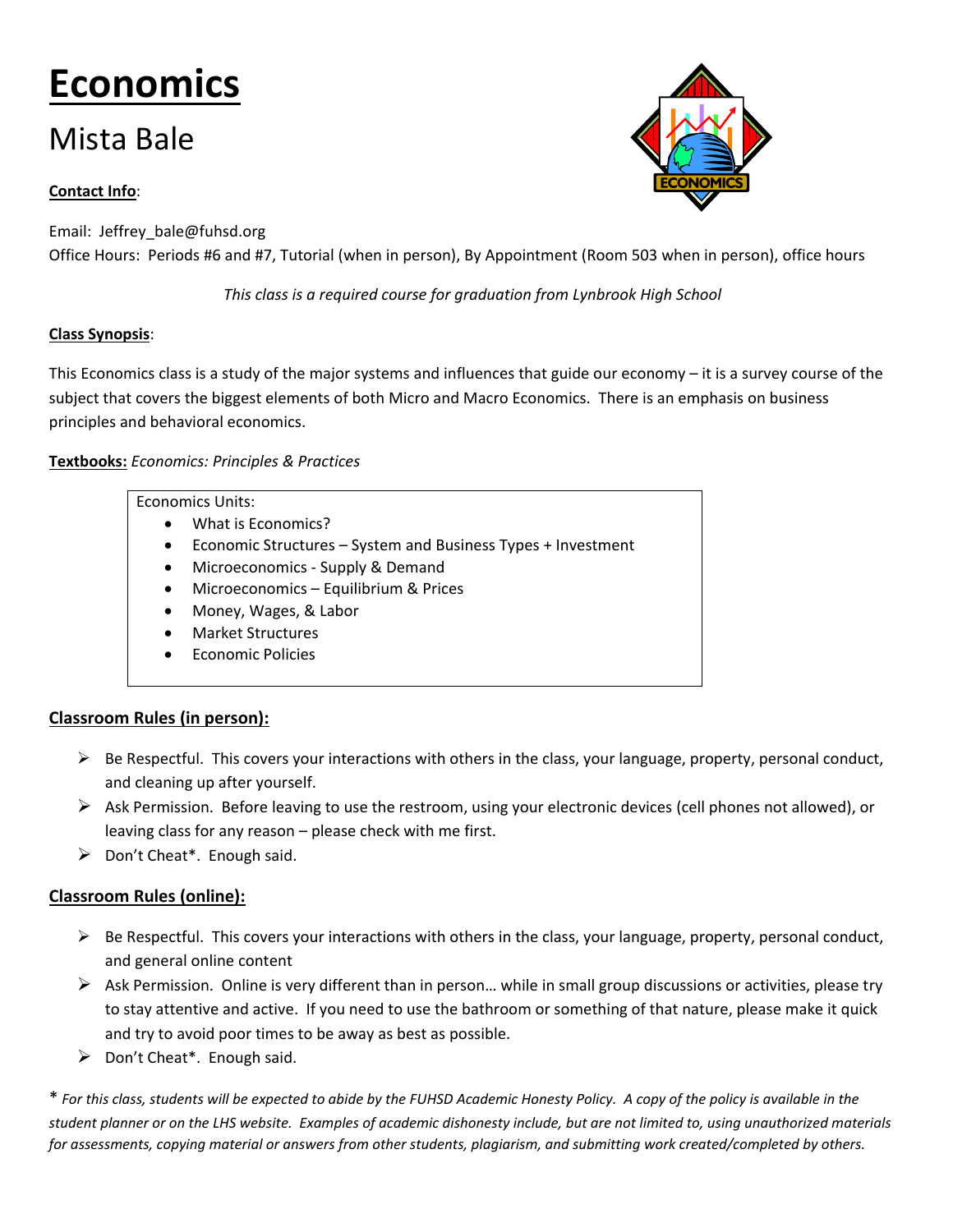*Additionally, please note that you are held to the standards of the FUSHD technology usage standards – familiarize yourself with these so you keep yourself within proper regulations.*

#### **Policies**:

#### **Homework/Projects:**

The vast majority of work will come in at four predetermined times in the semester. Your work will be presented in a binder in an organized fashion (as instructed by me) when in person. Online, work will be collected by digital submission. Late work is generally accepted for partial credit but you should check prior. The assignment is late if you don't have the completed assignment at the start of your period on the day the assignment is due. Printer and tech problems need to be solved by finishing work early to allow for alternative solutions like printing at a friend's house, printing at school, sending in documents via another method, communicating with MistaBale about a solution, or going to Kinkos. Handle your business – do not ask to go to the library to print out something at the start of class when in person.

#### **Returning from Absences:**

It will be your job as a student to come to me requesting your makeup work when returning from excused absences. Assignments due while absent will be expected the first day back (see above) unless the assignment was assigned during an absence. Communication is vital and I expect that you come talk with me at the earliest time possible so you can get caught up on work missed.

#### **Test/Project Make-up**:

There will be several large projects (as well as tests) that require your daily attendance in class. Missing these will set you back considerably. I reserve the right to give you additional assignments that can be completed individually if you miss too much time on a group project. Tests will be given on a date arranged by you and me, but you should be prepared to take a test as soon as you return to class.

#### **Lectures:**

Most lectures are available online in an abbreviated format for your use in studying or if you are absent. Some lectures will be watched at home (found on my website – mistabale.com) in lue of watching them in class, but you'll always be notified well in advance of these so you can be prepared for class. Students are still expected to be engaged during lectures in class.

#### **Participation**:

I look kindly on attitude and work ethic. Students who slack off and rarely contribute can expect a grade that matches their performance. Participation is gauged both by quality and quantity. Part of coming to class means being a contributor to our communal learning environment for the full-length of class.

#### **Being Prepared**:

Students should always come to class with their Economics binder, writing tools, paper, and additional materials/books when specifically specified in advance. Students should also check Schoology and/or Mistabale.com **daily** to make sure they are kept up to date on assignments and due dates. I do email the class through Schoology and sometimes Infinite Campus. Students can count on the fact that I will not make late-night changes to assignments and expect them to be viewed for the next day.

#### **Cell Phones**:

Due to security concerns as well as their extreme distraction potential, cell phones will not be allowed in class at any time unless specifically noted for class usage. Phones should remain stored as directed and be turned off or set to a nonaudible ring tone. You can hit up your partners later.